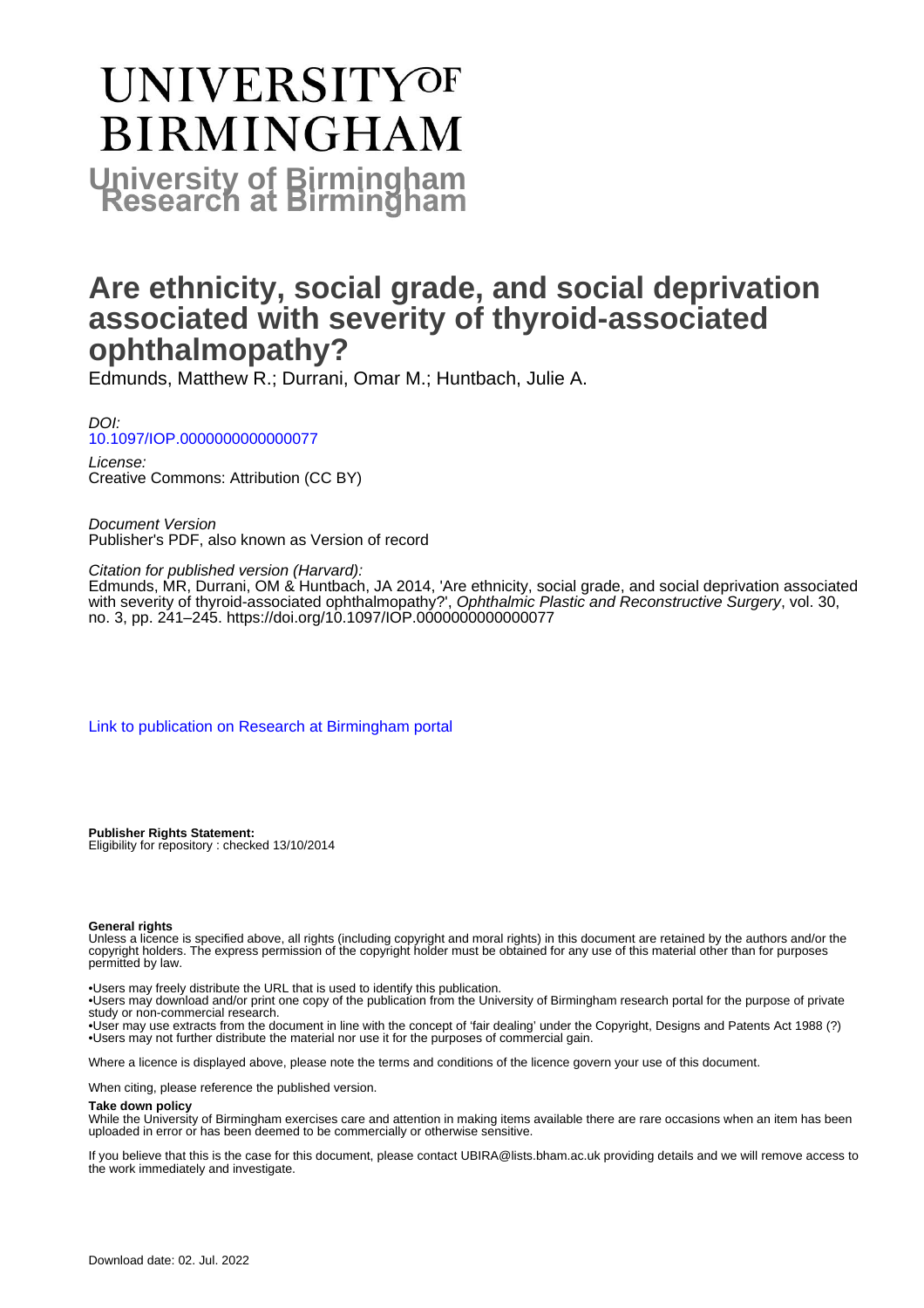### Are Ethnicity, Social Grade, and Social Deprivation Associated With Severity of Thyroid-Associated Ophthalmopathy?

*Matthew R. Edmunds, M.R.C.P., M.R.C.Ophth\*, Julie A. Huntbach, M.R.C.S. (Ed)†, and Omar M. Durrani, F.R.C.S. Ophth†*

*\*Academic Unit of Ophthalmology, College of Medical and Dental Sciences, University of Birmingham, Birmingham and Midland Eye Centre; and †Birmingham & Midland Eye Centre, Sandwell and West Birmingham Hospitals NHS Trust, Birmingham, United Kingdom*

*Purpose:* Previous studies have extensively investigated the pathophysiology, genetics, and lifestyle risk factors of thyroidassociated ophthalmopathy (TAO). The aim of this study was to investigate the independent contribution of ethnic origin, social grade, and level of social deprivation to TAO severity in a large, multiethnic, and urban population.

*Methods:* Retrospective case note review of all TAO patients seen at Birmingham and Midland Eye Centre, United Kingdom over a 14-year period. Ethnicity (White, Asian, or Black) was recorded, and residence postcode was used to determine social grade (National Readership Survey classification) and level of social deprivation (Index of Multiple Deprivation 2007). TAO severity was defined by European Group on Graves' Orbitopathy criteria. Moderate-to-severe: necessity for TAO treatment with oral or intravenous steroid, long-term immunosuppressants, or orbital radiotherapy. Sight-threatening: presence of dysthyroid optic neuropathy (DON) or need for urgent orbital decompression surgery. Multivariable logistic regression was performed to measure the independent influence of ethnicity, social grade, and social deprivation on indicators of severe TAO.

*Results:* Lower social grade was significantly associated with increased odds ratio (OR) of TAO patients having severe TAO, including treatment with oral (OR: 2.3 (95% CI 1.1–5.1)  $p = 0.03$ ) and intravenous steroid (OR: 2.6 (95% CI 1.0–7.0)  $p = 0.04$ ) and DON (OR: 4.0 (95% CI 1.2–12.7)  $p = 0.02$ ), compared with those of highest social grade. Similar results were observed for social deprivation. Ethnicity had no independent association with any measure of TAO severity.

*Conclusions:* In this cohort, lower social grade and higher social deprivation, but not ethnicity, had independent, statistically significant association with more severe TAO.

(*Ophthal Plast Reconstr Surg* 2014;30:241–245)

Thyroid-associated ophthalmopathy (TAO), also known as thy-roid eye disease or Graves' Orbitopathy, is an inflammatory orbital condition of multifactorial aetiology which, although often mild and self-limiting, may be sight-threatening in 3% to 5%.<sup>1,2</sup>

The European Group on Graves' Orbitopathy (EUGOGO) recommends classification of TAO severity in 3 categories (Table 1). Numerous studies have extensively investigated the pathogenesis, genetic susceptibility, lifestyle risk factors, and psychosocial effects of TAO. However, as yet, there appears to have been little consideration of ethnicity, socioeconomic position, or level of social deprivation as influences on the presentation, activity or severity of TAO, nor on the eventual quantifiable burden of medical and surgical intervention.

Ethnicity and social grade have previously been shown to be determinants of disease prevalence and severity in a range of inflammatory and noninflammatory systemic conditions (e.g., hypertension, cardiovascular and renal disease, diabetes mellitus, inflammatory bowel disease, systemic lupus erythematosus, rheumatoid arthritis) $3-8$  and also ophthalmic conditions (e.g., primary open angle and primary angle closure glaucoma, keratoconus, cataract, retinopathy of prematurity, refractive errors), $9-13$  but such literature in TAO is limited.

Tellez at al.<sup>14</sup> (1992) were the first to consider the influence of ethnicity on TAO, comparing ophthalmic signs in European and Asian (predominantly from the Indian subcontinent) patients with newly diagnosed Graves' disease (GD) presenting to an endocrinology clinic. This study found that the prevalence of TAO and overall risk of TAO development in Europeans were 6.4 times higher than that of Asian patients. However, Lim et al.<sup>15</sup> (2008) found similar prevalence of TAO in Asian (Malay, Chinese, and Indian) patients with GD as compared with Caucasian GD patients.

It has been proposed that anatomical variations (e.g., orbital dimensions such as depth and apex width, eyelid configuration, and normal upper limit of proptosis measurements) and differences in the frequency of genetic polymorphisms (e.g., human leukocyte antigen [HLA] susceptibility loci, cytotoxic T-lymphocyte antigen-4 [CTLA-4] genes) underpin the apparent diversity in TAO clinical features between different ethnicities.16 However, extensive searches of medical literature databases revealed no data regarding Afro-Caribbean ethnicity and TAO nor data examining the relationship between socioeconomic status and TAO. The aim of this study was therefore to investigate the relationship between ethnicity, social grade, and level of social deprivation with TAO severity.

#### **METHODS**

Retrospective case note review of all patients seen for TAO at **DOI: 10.1097/IOP.0000000000000077** Birmingham and Midland Eye Centre (BMEC), United Kingdom, between

Accepted for publication October 29, 2013.

Funding: The Academic Unit of Ophthalmology is supported by the Birmingham Eye Foundation (UK Registered Charity 257549). Matthew R. Edmunds is funded by the Wellcome Trust, United Kingdom.

The authors have no financial or conflicts of interest to disclose.

Address correspondence and reprint requests to Matthew Edmunds, M.R.C.P., M.R.C.Ophth, Academic Unit of Ophthalmology, Birmingham and Midland Eye Centre, Dudley Rd., Birmingham, United Kingdom. E-mail: [m.r.edmunds@bham.ac.uk](mailto:m.r.edmunds@bham.ac.uk)

This is an open access article distributed under the Creative Commons Attribution License, which permits unrestricted use, distribution, and reproduction in any medium, provided the original work is properly cited.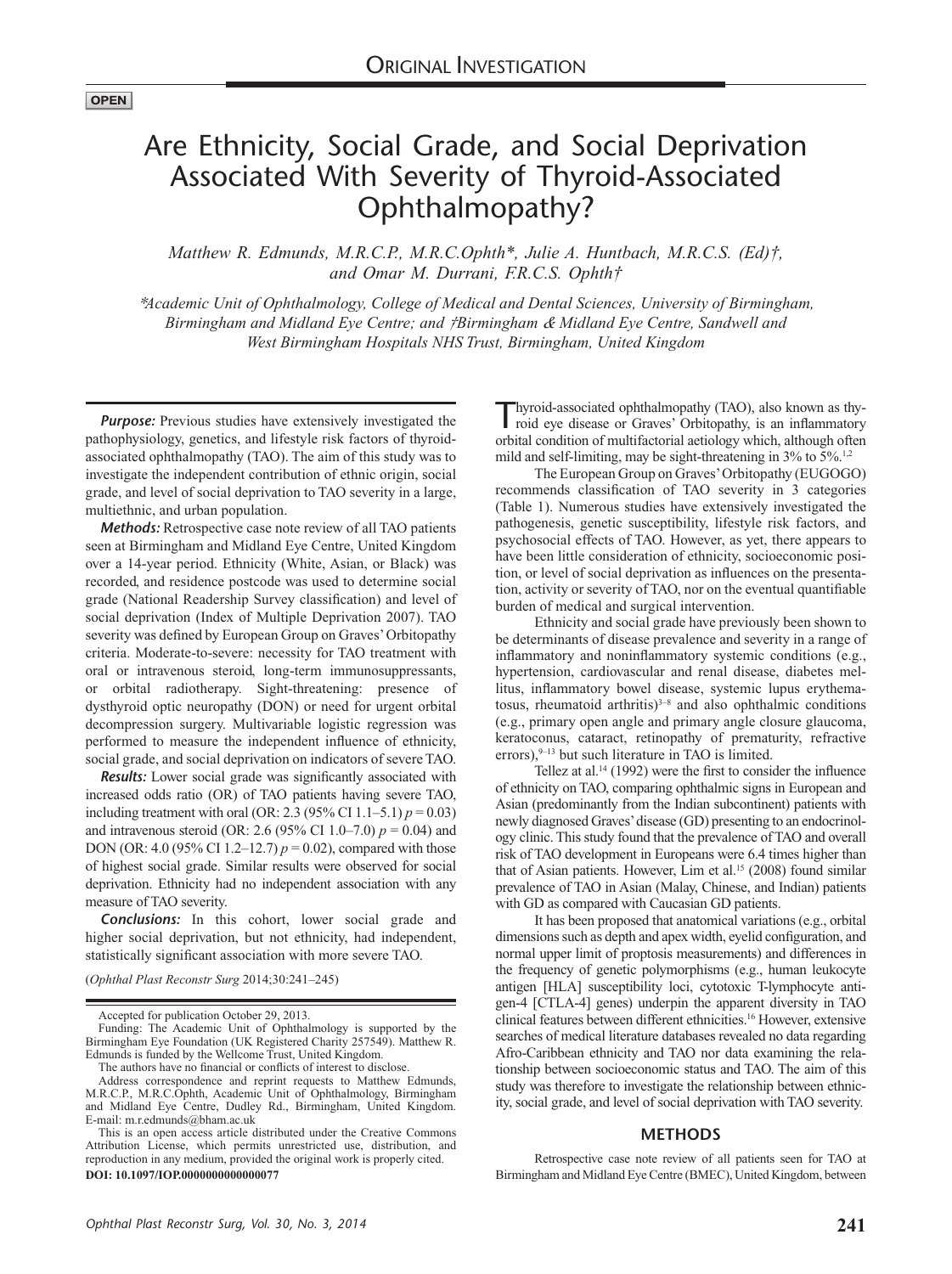#### **TABLE 1** Severity of TAO as defined by the European Group on Graves' Orbitopathy (EUGOGO).2

| <b>EUGOGO</b> severity | <b>Description</b>                                                                                                                                                                                                                                                                           |
|------------------------|----------------------------------------------------------------------------------------------------------------------------------------------------------------------------------------------------------------------------------------------------------------------------------------------|
| Mild                   | Patients with TAO that does not have a major<br>impact on their life and therefore does not<br>require medical or surgical treatment                                                                                                                                                         |
| Moderate-to-severe     | Patients without sight-threatening TAO, but<br>with disease that affects their everyday<br>existence to an extent sufficient to warrant<br>immunosuppressive treatment (if features<br>of active TAO are manifest) or surgical<br>rehabilitation (if there are no features of<br>active TAO) |
| Sight-threatening      | Patients who require urgent medical or<br>surgical intervention for dysthyroid optic<br>neuropathy (DON) or corneal compromise<br>(with, e.g., intravenous glucocorticoid or<br>urgent orbital decompression surgery)                                                                        |

**TABLE 2.** National Readership Survey social grade classification with percentage of the United Kingdom population (2010) represented in each grade.<sup>1</sup>

| <b>Social</b><br>grade | <b>Description</b>                                                                        | % Population |
|------------------------|-------------------------------------------------------------------------------------------|--------------|
| A                      | Higher managerial, administrative, and<br>professional                                    |              |
| B                      | Intermediate managerial, administrative, and<br>professional                              | 22.          |
| C1                     | Supervisory, clerical and junior managerial,<br>administrative, and professional          | 29           |
| C <sub>2</sub>         | Skilled manual workers                                                                    | 2.1          |
| D                      | Semi-skilled and unskilled manual workers                                                 | 15           |
| E                      | State pensioners, casual and lowest grade<br>workers, unemployed with state benefits only | 8            |

January 1998 and March 2012. A diagnosis of TAO was made according to clinical examination (presence of upper or lower eyelid retraction, exophthalmos, inflammatory signs of the ocular and periocular tissues, and restrictive myopathy), deranged thyroid function tests (TFTs), presence of thyroid autoantibodies, and radiologic signs (enlargement of extraocular muscles or orbital fat). Institutional review board was waived for this study.

A minimum period of follow up of 2 years (or definitive discharge from ophthalmic care) was stipulated to capture the full period of TAO inflammatory activity and consequent medical and surgical interventions. Note was taken of documented ethnicity—White (White-British, White-Irish, and White-Other), Asian (Indian, Pakistani, and Bangladeshi), or Black (African or Caribbean). Residence postcode was used to determine National Readership Survey (NRS) social grade and the level of social deprivation according to Index of Multiple Deprivation 2007 (IMD 2007).

The NRS classification is a demographic system of social grade classification based on the occupation of the chief income earner of the household and has been used since the 1960s (Table 2).<sup>17</sup> IMD 2007 is a well-validated indicator of social deprivation that integrates 7 "domains" of deprivation (income, employment, health deprivation and disability, educational skills and training, barriers to housing and services, crime, and living environment) that are combined, with appropriate weighting, in a single, overall deprivation score and ranking for each geographical area.<sup>9</sup>

For all analyses related to social grade, the 6 NRS classifications were abbreviated to 3 (A&B, C1&C2, and D&E). For all analyses related to social deprivation, TAO patients were ranked from lowest (least deprived) to highest (most deprived) score and divided into West Midlands-specific IMD 2007 quintiles, with quintile 1 the least deprived and quintile 5 the most deprived.

The measures chosen to define EUGOGO "moderate-to-severe" TAO were need for treatment with oral (prednisolone) or intravenous steroid (methylprednisolone), need for long-term immunosuppressant treatment (e.g., azathioprine, methotrexate, or ciclosporin), and need for orbital radiotherapy. The markers chosen to determine EUGOGO "sight-threatening" TAO were the presence of DON (clinically or on electrodiagnostic testing) and the need for urgent orbital decompression surgery for DON. In addition, the authors analyzed for influence on whether patients had evidence of active TAO (defined as a Clinical Activity Score [CAS] of ≥3) at the time of original presentation.

One-way analysis of variance (ANOVA) (with Bonferroni post hoc test) was used to compare age, Fisher exact test was used to compare proportions of all other demographic factors, and TAO severity markers in each ethnic group, social grade, and IMD 2007 quintile. Chi-square test compared the frequency of TAO patients observed in each West Midlands IMD 2007 quintile with the frequency expected. Multivariable logistic regression was then performed to simultaneously measure the influence (in the form of odds ratios [OR]) of a number of independent variables–age, gender, cigarette smoking status, NRS social grade, IMD 2007 deprivation quintile, and ethnicity—on markers of TAO severity as determined by the EUGOGO severity classification. Data were analyzed by using SPSS version 18 (IBM, Chicago, IL).  $p \le 0.05$  was considered statistically significant.

#### **RESULTS**

Three hundred and forty-three TAO patients were seen during the study period. Complete medical records of at least 2 years follow up were available for 273 (80%) of these. Mean age (SD) was 49±14 years (range 17–87 years), with 74% (201/273) women, 72% (196/273) aged >40 years at time of presentation, and 36% (99/273) smokers. Of all TAO subjects, 77% (210/273) were of White ethnic origin, 12% (32/273) Asian, and 11% (31/273) Black. Two patients, each of White ethnic origin, had postcodes for which it was not possible to gain an IMD 2007 score and were therefore not included in these analyses. No patients were of East Asian (Chinese, Japanese, Korean, and Taiwanese) ethnic origin.

White subjects were significantly older than Asian and Black TAO subjects (mean age 51 years vs 42 and 43 years;  $p \le 0.0001$  and  $p < 0.001$ , respectively). White patients were more likely to be in social grade A&B than Asian or Black individuals (27% vs 16% and 10%, respectively;  $p = 0.04$ ) and were also more likely to be in the least deprived quintile 1 (17% vs 3% and 0%, respectively;  $p = 0.04$ ) and less likely to be in the most deprived quintile (22% vs 44% and 55%, respectively,  $p = 0.01$ ). Furthermore, White subjects were more likely to smoke (40%) vs 31% and 16%, respectively;  $p = 0.01$ ) and be women (78% vs 56%) and 61%, respectively;  $p = 0.01$ ).

Chi-square comparison of the TAO patient frequency in each of the West Midlands IMD 2007 quintiles with the expected frequency of one-fifth in each quintile determined that there was statistically significant overrepresentation of TAO patients with higher levels of deprivation than that predicted from the reference population  $(p < 0.0001)$  (Table 3).

**TABLE 3.** Frequency of Index of Multiple Deprivation 2007 values by quintile in patients with thyroidassociated ophthalmopathy as compared with expected frequency in the population

| Deprivation, quintile IMD 2007 score |                 | West Midlands TAO patients, in<br>quintile | <b>Expected</b><br>frequency |
|--------------------------------------|-----------------|--------------------------------------------|------------------------------|
| 1 (Least deprived)                   | $1.33 - 10.07$  | 37(14%)                                    | 54.2                         |
| 2                                    | $10.08 - 16.34$ | 36(13%)                                    | 54.2                         |
| 3                                    | $16.35 - 25.07$ | 47(17%)                                    | 54.2                         |
| $\overline{4}$                       | 25.08 - 40.62   | 74 (27%)                                   | 54.2                         |
| 5 (Most deprived)                    | $40.63 - 80.34$ | 77 (28%)                                   | 54.2                         |
| Total                                |                 | 2.71                                       | 271                          |

 $X^2 = 29.4$ ; df = 4;  $p \le 0.0001$ .

IMD, index of multiple deprivation; TAO, thyroid-associated ophthalmopathy.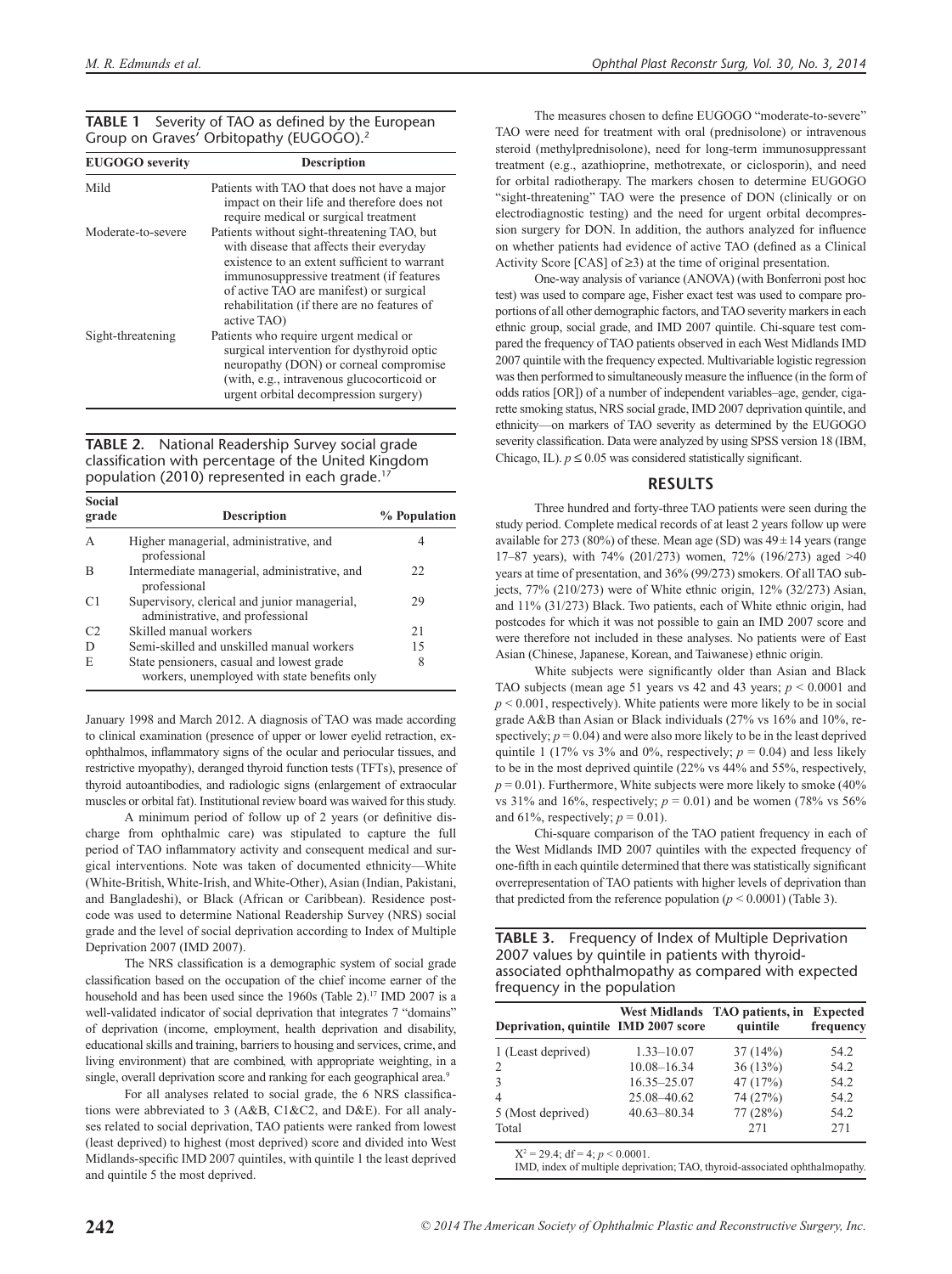| TABLE 4. Multivariable logistic regression analysis for the influence (in the form of odds ratios) of independent |
|-------------------------------------------------------------------------------------------------------------------|
| variables on markers of severe thyroid-associated ophthalmopathy, including social grade.                         |

| <b>Variable</b>  | <b>IV Steroid</b>              | Oral steroid                 |                              | Radiotherapy Immunosuppression | <b>DON</b>                   | Decompression                 | $CAS \geq 3$                  |
|------------------|--------------------------------|------------------------------|------------------------------|--------------------------------|------------------------------|-------------------------------|-------------------------------|
| Age              |                                |                              |                              |                                |                              |                               |                               |
| $\leq 40$ y      | 1.0                            | 1.0                          | 1.0                          | 1.0                            | 1.0                          | 1.0                           | 1.0                           |
| >40 y            | $4.7(1.8-12.4)$<br>$p = 0.002$ | $3.7(1.8-7.6)$<br>p < 0.0001 | $3.6(0.8-17.4)$<br>$p = 0.1$ | 9.6(1.2–77.7)<br>$p = 0.03$    | $6.9(2.0-24)$<br>$p = 0.002$ | $3.3(0.9-12.0)$<br>$p = 0.07$ | $3.4(1.5-7.5)$<br>$p = 0.003$ |
| Gender           |                                |                              |                              |                                |                              |                               |                               |
| Female           | 1.0                            | 1.0                          | 1.0                          | 1.0                            | 1.0                          | 1.0                           | 1.0                           |
| Male             | $1.0(0.5-2.0)$<br>$p = 0.9$    | $1.0(0.5-1.8)$<br>$p = 1.0$  | $1.8(0.7-4.9)$<br>$p = 0.3$  | $0.2(0.05-1.0)$<br>$p = 0.05$  | $0.7(0.3-1.5)$<br>$p = 0.3$  | $0.6(0.2-1.7)$<br>$p = 0.3$   | $1.2(0.6-2.3)$<br>$p = 0.6$   |
| Smoking          |                                |                              |                              |                                |                              |                               |                               |
| N <sub>0</sub>   | 1.0                            | 1.0                          | 1.0                          | 1.0                            | 1.0                          | 1.0                           | 1.0                           |
| Yes              | $1.4(0.7-2.7)$<br>$p = 0.3$    | $1.6(0.9-2.9)$<br>$p = 0.09$ | $2.0(0.7-5.4)$<br>$p = 0.2$  | $2.7(1.0-7.4)$<br>$p = 0.05$   | $1.3(0.6-2.6)$<br>$p = 0.5$  | $0.8(0.3-2.0)$<br>$p = 0.6$   | $2.0(1.1-3.8)$<br>$p = 0.02$  |
| Ethnicity        |                                |                              |                              |                                |                              |                               |                               |
| White            | 1.0                            | 1.0                          | 1.0                          | 1.0                            | 1.0                          | 1.0                           | 1.0                           |
| Asian            | $2.4(0.9-6.5)$<br>$p = 0.08$   | $1.4(0.6-3.3)$<br>$p = 0.5$  | $1.2(0.2-6.5)$<br>$p = 0.8$  | $3.0(0.7-13.0)$<br>$p = 0.1$   | $1.3(0.4-4.4)$<br>$p = 0.6$  | $0.4(0.05-3.7)$<br>$p = 0.4$  | $2.8(1.1-7.0)$<br>$p = 0.03$  |
| Black            | $1.1(0.4-3.2)$<br>$p = 0.8$    | $0.9(0.4-2.2)$<br>$p = 0.8$  | $1.7(0.4-7.0)$<br>$p = 0.5$  | $0.9(0.1-7.8)$<br>$p = 0.9$    | $1.5(0.5-4.4)$<br>$p = 0.4$  | $2.3(0.7-7.3)$<br>$p = 0.1$   | $1.2(0.4-3.2)$<br>$p = 0.7$   |
| NRS social grade |                                |                              |                              |                                |                              |                               |                               |
| A & B            | 1.0                            | 1.0                          | 1.0                          | 1.0                            | 1.0                          | 1.0                           | 1.0                           |
| $\mathcal{C}$    | $1.7(0.7-4.5)$<br>$p = 0.3$    | $2.1(1.0-4.5)$<br>$p = 0.05$ | $2.2(0.4-11.1)$<br>$p = 0.3$ | $2.5(0.6-9.9)$<br>$p = 0.2$    | $3.0(1.0-9.7)$<br>$p = 0.06$ | $2.4(0.5-12.4)$<br>$p = 0.3$  | $1.7(0.7-3.8)$<br>$p = 0.2$   |
| D & E            | $2.6(1.0-7.0)$<br>$p = 0.04$   | $2.3(1.1-5.1)$<br>$p = 0.03$ | $2.5(0.5-12.7)$<br>$p = 0.3$ | $1.3(0.3-5.7)$<br>$p = 0.8$    | 4.0(1.2–12.7)<br>$p = 0.02$  | $4.5(0.9-21.6)$<br>$p = 0.06$ | $1.6(0.7-3.7)$<br>$p = 0.3$   |

European Group on Graves' Orbitopathy (EUGOGO) definitions of moderate-to-severe TAO are indicated in light gray and sight-threatening in dark gray. CAS, Clinical Activity Score; DON, dysthyroid optic neuropathy; IV, intravenous; NRS, National Readership Survey.

Overall, the rate for the need for treatment with oral steroid was 33% (89/273), intravenous steroid 19% (53/273), immunosuppressants 8% (21/273), and orbital radiotherapy 7% (19/273). Rates of DON were 16% (43/273) and orbital decompression 9% (25/273). Univariable comparison of the frequency of these measures of TAO severity between different ethnicities, NRS social grades, and IMD 2007 social deprivation scores revealed increased proportions of patients requiring oral  $(p = 0.02)$  and intravenous steroid  $(p = 0.03)$ , having DON  $(p = 0.01)$ and requiring orbital decompression ( $p = 0.04$ ) in social grades D&E as compared with social grades A&B. Except for the requirement for orbital decompression, this was replicated in analyses related to IMD 2007. However, there were no significant differences related to ethnicity.

Multivariable logistic regression demonstrated association between lower social grade (NRS D&E) and higher social deprivation scores (quintile 4) and increased odds of the presence of indicators of severe TAO, including need for treatment with oral and intravenous steroid, and the presence of DON, compared with those of highest social grade (NRS A&B) and lowest social deprivation scores (quintile 1). However, once again ethnicity had no independent association with any measure of TAO severity (Tables 4 and 5).

#### **DISCUSSION**

This study demonstrates independent associations between lower social grade and higher social deprivation and statistically significant increased odds of features associated with more severe TAO, as compared with those of higher social grade and lower levels of social deprivation. No such association was observed for ethnicity for any of the severity indices evaluated.

There are a number of possible explanations for such associations. Socioeconomic deprivation, as defined by not being in paid employment, has been found to be associated with nonattendance at hospital out-patient clinics.18 This could have been the case for crucial endocrine and ophthalmic follow-up appointments for those TAO subjects of lower social grade or higher levels of deprivation. These patients may also have presented later to medical care or had higher rates of nonadherence with treatment modalities. Dietary factors may also have been important. An "oxidative stress" model of TAO postulates that hypoxia related, for example, to smoking, results in production of free radicals, which stimulate orbital fibroblast proliferation, glycosaminoglycan production, and orbital tissue expansion. It may be the lower consumption of antioxidants (in fruit and vegetables) in those of lower social grade or higher social deprivation that increases tendency to more severe TAO.19

We observed more definite independent associations of social position on TAO severity indices by using the NRS social grading rather than IMD 2007. IMD 2007 is a multifaceted measure of the level of social deprivation, encompassing a wide range of different issues of social disadvantage, not only financial. It is therefore likely to be the more robust method of analysing the influence of lower social status on disease than NRS, which measures only the occupation of the chief income earner of the household. However, IMD 2007 measures only deprivation within a postcode, not affluence. Not every person within a deprived area will necessarily be deprived. Likewise, there may be disadvantaged people living in the least deprived areas. In addition, we could not take account of social mobility over the 14-year period of the study. The postcode at the time of original clinic attendance was used to define the social status of each individual. However, it is possible that a number of patients moved between social strata over the study period.

To minimize this possible confounding factor, we used IMD 2007 rather than the more up-to-date IMD 2010. IMD 2007 is mostly based on data gained from 2004 to 2006, which were believed to be more equidistant between the start and end dates of data collection. Between IMD 2007 and IMD 2010, 63 TAO patients' postcode (23%) had a change in IMD score, with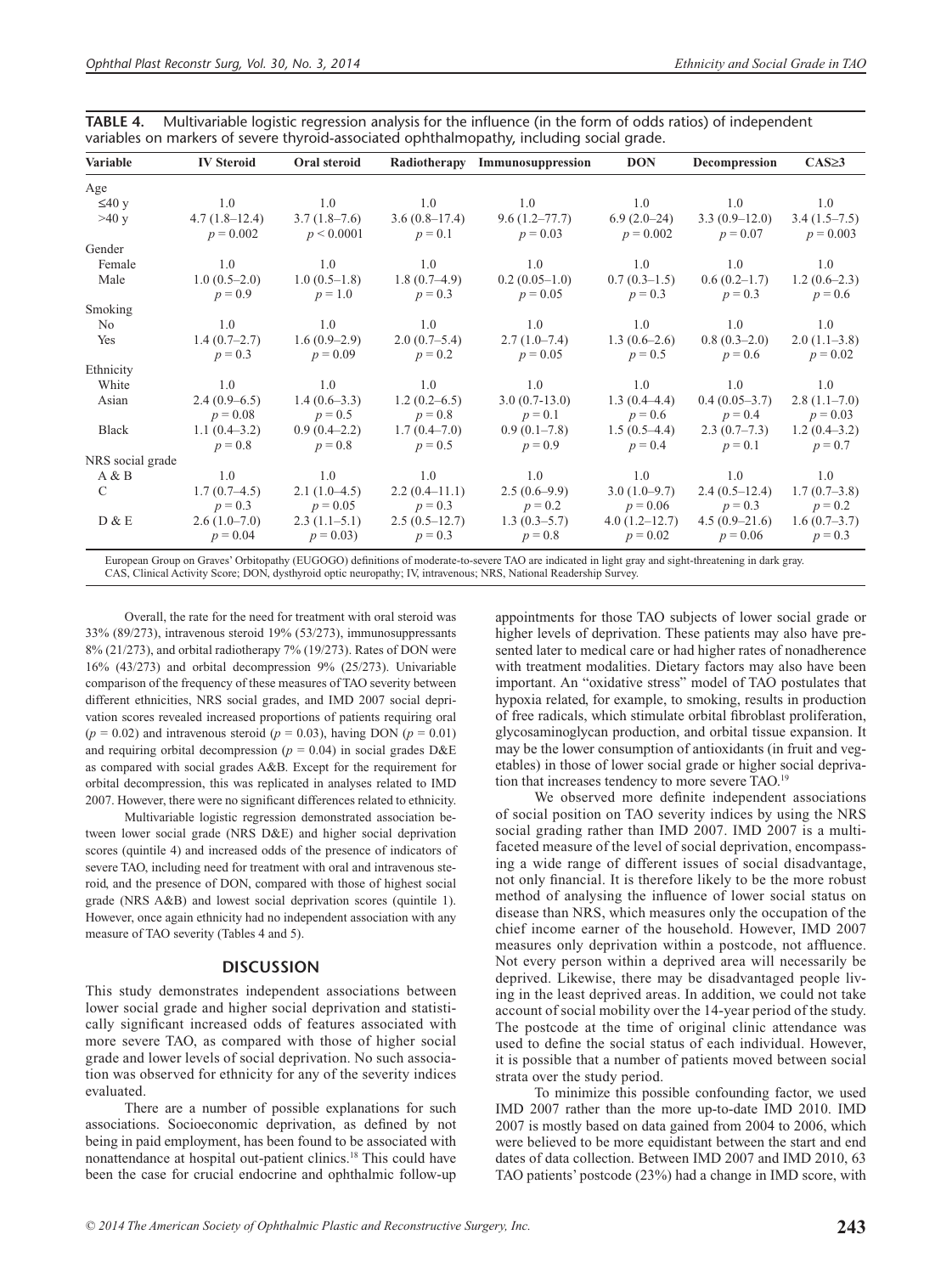| Variable                                                                                                                  | <b>IV</b> steroid | Oral steroid   | Radiotherapy     | Immunosuppression | <b>DON</b>      | Decompression    | $CAS \geq 3$    |
|---------------------------------------------------------------------------------------------------------------------------|-------------------|----------------|------------------|-------------------|-----------------|------------------|-----------------|
| Age                                                                                                                       |                   |                |                  |                   |                 |                  |                 |
| $\leq 40$ y                                                                                                               | 1.0               | 1.0            | 1.0              | 1.0               | 1.0             | 1.0              | 1.0             |
| >40 y                                                                                                                     | $4.3(1.6-11.2)$   | $3.4(1.7-7.1)$ | $3.6(0.7-17.5)$  | $9.0(1.3-69.2)$   | $6.6(1.9-22.9)$ | $3.7(1.0-13.5)$  | $3.1(1.4-7.1)$  |
|                                                                                                                           | $p = 0.003$       | $p = 0.001$    | $p = 0.1$        | $p = 0.04$        | $p = 0.003$     | $p = 0.05$       | $p = 0.007$     |
| Gender                                                                                                                    |                   |                |                  |                   |                 |                  |                 |
| Female                                                                                                                    | 1.0               | 1.0            | 1.0              | 1.0               | 1.0             | 1.0              | 1.0             |
| Male                                                                                                                      | $1.0(0.5-2.0)$    | $1.0(0.6-2.0)$ | $2.0(0.7-5.7)$   | $0.2(0.05-0.9)$   | $0.7(0.3-1.6)$  | $0.6(0.2-1.8)$   | $1.3(0.6-2.5)$  |
|                                                                                                                           | $p = 0.9$         | $p = 0.9$      | $p = 0.2$        | $p = 0.04$        | $p = 0.4$       | $p = 0.4$        | $p = 0.5$       |
| Smoking                                                                                                                   |                   |                |                  |                   |                 |                  |                 |
| N <sub>o</sub>                                                                                                            | 1.0               | 1.0            | 1.0              | 1.0               | 1.0             | 1.0              | 1.0             |
| Yes                                                                                                                       | $1.3(0.7-2.6)$    | $1.6(0.9-2.7)$ | $1.9(0.7-5.2)$   | $2.4(1.1-6.5)$    | $1.3(0.6-2.6)$  | $0.9(0.3-2.2)$   | $1.8(1.0-3.4)$  |
|                                                                                                                           | $p = 0.4$         | $p = 0.1$      | $p = 0.2$        | $p = 0.05$        | $p = 0.5$       | $p = 0.7$        | $p = 0.05$      |
| Ethnicity                                                                                                                 |                   |                |                  |                   |                 |                  |                 |
| White                                                                                                                     | 1.0               | 1.0            | - 1.0            | 1.0               | 1.0             | 1.0              | 1.0             |
| Asian                                                                                                                     | $1.9(0.7-5.3)$    | $1.1(0.4-2.7)$ | $1.2(0.2-6.5)$   | $2.7(0.8-11.5)$   | $1.0(0.3-3.5)$  | $0.4(0.04-3.0)$  | $2.3(0.9-5.7)$  |
|                                                                                                                           | $p = 0.2$         | $p = 0.9$      | $p = 0.8$        | $p = 0.2$         | $p = 1.0$       | $p = 0.4$        | $p = 0.09$      |
| <b>Black</b>                                                                                                              | $1.1(0.4-3.2)$    | $0.9(0.3-2.2)$ | $1.3(0.3-6.1)$   | $0.9(0.2-7.0)$    | $1.4(0.5-4.3)$  | $2.1(0.6-7.0)$   | $1.0(0.4-2.7)$  |
|                                                                                                                           | $p = 0.9$         | $p = 0.7$      | $p = 0.7$        | $p = 0.8$         | $p = 0.5$       | $p = 0.2$        | $p = 1.0$       |
| IMD 2007 Quintile                                                                                                         |                   |                |                  |                   |                 |                  |                 |
| 1 (least deprived)                                                                                                        | 1.0               | 1.0            | 1.0              | 1.0               | 1.0             | 1.0              | 1.0             |
| 2                                                                                                                         | $2.8(0.9 - 8.7)$  | $2.8(1.1-6.8)$ | $2.5(0.5-13.6)$  | 1.6(0.4–4.3)      | $1.6(0.5-5.2)$  | $0.6(0.1-3.6)$   | $4.2(1.4-12.7)$ |
|                                                                                                                           | $p = 0.07$        | $p = 0.03$     | $p = 0.3$        | $p = 0.2$         | $p = 0.5$       | $p = 0.5$        | $p = 0.01$      |
| 3                                                                                                                         | $1.7(0.5-5.8)$    | $1.5(0.6-3.8)$ | $1.5(0.2 - 9.8)$ | $1.5(0.7-3.9)$    | $1.2(0.3-4.5)$  | $1.7(0.4 - 7.8)$ | $2.2(0.7-7.2)$  |
|                                                                                                                           | $p = 0.4$         | $p = 0.4$      | $p = 0.7$        | $p = 0.7$         | $p = 0.7$       | $p = 0.5$        | $p = 0.2$       |
| $\overline{4}$                                                                                                            | $3.3(1.1-10.4)$   | 3.5(1.4–8.7)   | $1.2(0.2 - 7.7)$ | $2.5(0.8-5.2)$    | $3.1(1.0-10)$   | $2.4(0.5-10.7)$  | $3.2(1.0-10.1)$ |
|                                                                                                                           | $p = 0.04$        | $p = 0.008$    | $p = 0.9$        | $p = 0.7$         | $p = 0.05$      | $p = 0.2$        | $p = 0.04$      |
| 5 (most deprived)                                                                                                         | $2.4(0.7-8.2)$    | $2.4(0.9-6.4)$ | $2.4(0.4-14.7)$  | 1.8(0.7–6.4)      | $2.2(0.6-7.7)$  | $3.1(0.7-13.8)$  | $3.5(1.1-11.3)$ |
|                                                                                                                           | $p = 0.1$         | $p = 0.07$     | $p = 0.3$        | $p = 0.4$         | $p = 0.2$       | $p = 0.1$        | $p = 0.03$      |
| CAS, Clinical Activity Score; DON, dysthyroid optic neuropathy; IMD, Index of Multiple Deprivation 2007; IV, intravenous. |                   |                |                  |                   |                 |                  |                 |

**TABLE 5.** Multivariable logistic regression analysis for the influence (in the form of odds ratios) of independent variables on markers of severe thyroid-associated ophthalmopathy, including social deprivation.

62 of these moving down a quintile in a more deprived group. Nevertheless, reanalysis of the data by using IMD 2010 demonstrated similar results to those by using IMD 2007.

It was necessary to undertake the statistical method of multivariable logistic regression as the White population differed so significantly from the Asian and Black populations in important demographic factors such as age, gender, and smoking status. The direct statistical comparison of the proportions of each social or ethnicity group having each indicator of severe TAO is subject to confounding due to these inherent differences. By undertaking multivariable logistic regression, we aimed to "pick apart" the different factors known to influence TAO development and gain an independent measure for each (Supplemental Digital Content, Tables 1 and 2, [http://links.lww.](http://links.lww.com/IOP/A77) [com/IOP/A77\)](http://links.lww.com/IOP/A77).

One of the most striking features of the data is that those aged greater than 40 years had increased odds of more severe TAO than those aged 40 years or less. Studies have already determined that there is an association between the severity of TAO and increased age and male gender.<sup>15,20</sup> However, smoking is the risk factor that has been most consistently associated with the development and severity of TAO, with those who stop smoking for at least a year having a risk equivalent to never smokers.<sup>14,21</sup> In other studies, more than 40% of smokers either developed or had worsening of TAO, almost double the rate of nonsmokers.21 It is therefore surprising that the authors' study found few associations between smoking and severe TAO. There are a number of possible reasons for this. Although the statistical model incorporated a measure of whether each TAO patient smoked cigarettes at their original presentation, we did not classify patients by number of cigarettes smoked per day. In addition, smoking status may have

been underreported, and it was also not possible to determine whether the rate of smoking cessation following presentation with TAO, or the passive smoking rate, differed in those of different social status or ethnicity.

It may be argued that further independent risk factors for severe TAO should be incorporated in the multivariable logistic regression model. For example, the duration of underlying autoimmune thyroid disease, thyroid autoantibody status, stability of TFTs, and previous treatment with radioactive iodine may also have had a significant contribution to the onset or worsening of TAO.22,23 These data were not available for incorporation in the analysis.

In conclusion, this is the first study to consider the independent influence of social grade, level of social deprivation, and ethnicity on TAO severity in a large cohort of patients from a diverse, multiethnic population. In this cohort, we have illustrated that increased age, lower social grade, and higher social deprivation, but not ethnicity, have statistically significant association with some markers of severe TAO. Future studies should investigate further the influence of social factors and ethnicity on aspects of TAO presentation, treatment burden, prognosis, and the complex mechanisms underpinning these.

#### **ACKNOWLEDGMENTS**

The authors would like to thank Dr. Peter Nightingale, Statistician, Wellcome Trust Clinical Research Facility, Birmingham, United Kingdom, for providing statistical advice and reviewing the final manuscript. We would also like to thank Daniel Eayres, Head of Health Intelligence, West Midlands Commissioning Support Unit for assisting with the collation and interpretation of Index of Multiple Deprivation 2007 and 2010 data.